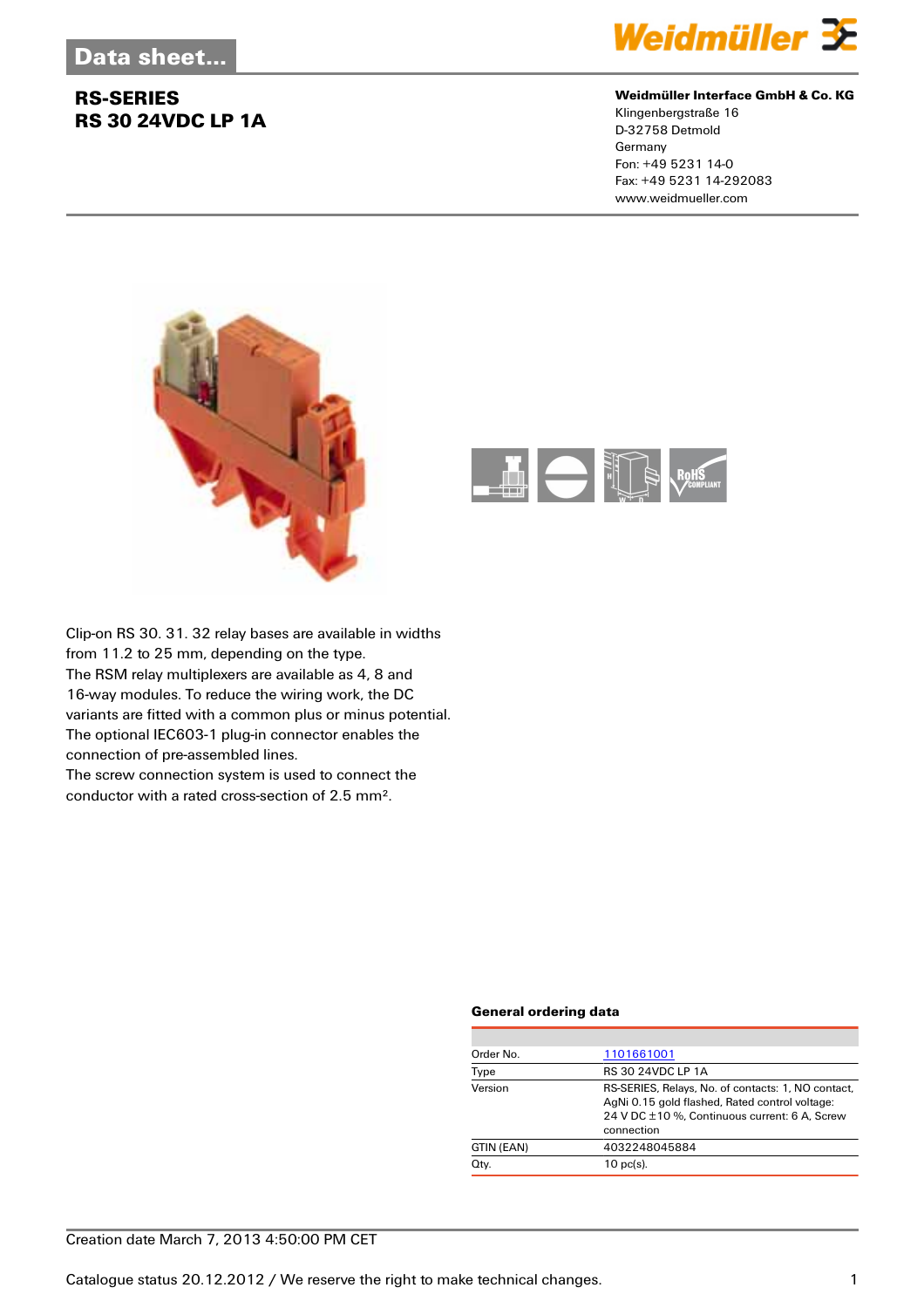### **RS-SERIES RS 30 24VDC LP 1A**

# **Technical data**

**Ratings**



### **Weidmüller Interface GmbH & Co. KG**

Klingenbergstraße 16 D-32758 Detmold Germany Fon: +49 5231 14-0 Fax: +49 5231 14-292083

| Conductor connection system                              | Screw connection                           | Humidity                                                         | 40 °C / 93 % rel. humidity,<br>no condensation |
|----------------------------------------------------------|--------------------------------------------|------------------------------------------------------------------|------------------------------------------------|
| <b>Dimensions and weights</b>                            |                                            |                                                                  |                                                |
|                                                          |                                            |                                                                  |                                                |
| Width                                                    | 11.2 mm<br>56 mm                           | Height                                                           | 70 mm                                          |
| Depth                                                    |                                            | Net weight                                                       | 30 <sub>g</sub>                                |
| <b>Temperatures</b>                                      |                                            |                                                                  |                                                |
| Operating temperature                                    | $-25 °C+40 °C$                             | Storage temperature                                              | -40 °C+60 °C                                   |
|                                                          |                                            |                                                                  |                                                |
| <b>Connection data</b>                                   |                                            |                                                                  |                                                |
| Clamping range, rated connection                         | $2.5 \text{ mm}^2$                         | Clamping range, rated connection, min. 0.5 mm <sup>2</sup>       |                                                |
| Clamping range, rated connection, max. 4 mm <sup>2</sup> |                                            | Stripping length, rated connection                               | 8 mm                                           |
| Input                                                    |                                            |                                                                  |                                                |
|                                                          |                                            |                                                                  |                                                |
| Rated control voltage                                    | 24 V DC ±10 %                              | Rated current DC                                                 | 10 <sub>m</sub> A                              |
| Power rating                                             |                                            | Pull-in (sparkover) / drop-out voltage DC                        |                                                |
| Pull-in / drop-out current, DC coil                      | 0.45W<br>$\overline{12 \text{ mA}}$ / 3 mA | coil                                                             | 21.5 V                                         |
| <b>Output</b>                                            |                                            |                                                                  |                                                |
|                                                          |                                            |                                                                  |                                                |
| Max. switching voltage, AC                               | 250V                                       | Continuous current                                               | 6 A                                            |
| making current                                           | 8 A                                        | Max. switching power                                             | 2000 VA                                        |
| Switch-on delay                                          | $\leq$ 8 ms                                | Switch-off delay                                                 | ≤ 7 ms                                         |
| <b>Duration of Bounce</b>                                | $\leq$ 3 ms                                | Min. switching power                                             | 250 mW                                         |
| Max. switching frequency at rated load 0.1 Hz            |                                            |                                                                  |                                                |
| <b>Contact specifications</b>                            |                                            |                                                                  |                                                |
|                                                          |                                            |                                                                  |                                                |
| No. of contacts                                          | 1                                          | Contact design                                                   | NO contact                                     |
| Contact material                                         | AgNi 0.15 gold flashed                     | Mechanical service life                                          | $20 \times 10^6$ switching cycles              |
| Electrical service life of AC coil                       | > 7x10 <sup>5</sup> Switching cycles       | Electrical service life, DC coil                                 | > 5x10 <sup>5</sup> switching cycles           |
| <b>Insulation coordination</b>                           |                                            |                                                                  |                                                |
|                                                          |                                            |                                                                  |                                                |
| Rated voltage                                            | 250V                                       | Clearance and creepage distances for<br>control side - load side | $> 3$ mm                                       |
| Impulse withstand voltage                                | 4 kV                                       | Protection degree                                                | <b>IP 20</b>                                   |
| Pollution severity                                       | $\overline{2}$                             | Surge voltage category                                           | Ш                                              |
| <b>Other technical data</b>                              |                                            |                                                                  |                                                |
|                                                          |                                            |                                                                  |                                                |
| Version                                                  | Relay coupler                              | Free-wheel diode                                                 | Yes                                            |
| Reverse polarity protection                              | Available                                  |                                                                  |                                                |
| Further details of approvals / standards                 |                                            |                                                                  |                                                |
|                                                          |                                            |                                                                  |                                                |
| <b>Standards</b>                                         | <b>DIN EN 50178</b>                        |                                                                  |                                                |